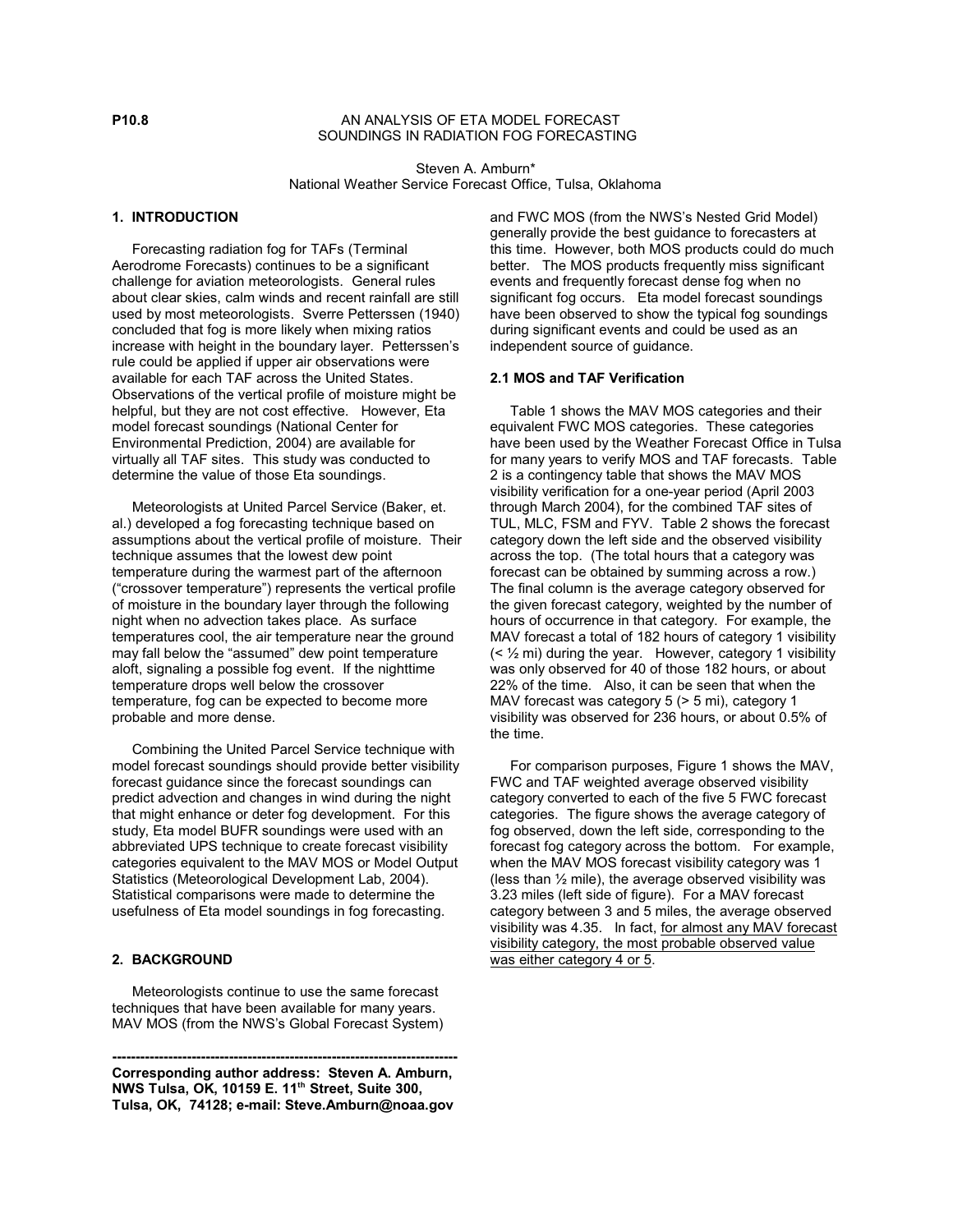| <b>FWC Ctgry</b> | Vsby (mi)      | MAV Ctgry |  |
|------------------|----------------|-----------|--|
|                  | <1/2           | 1&2       |  |
| 2                | $1/2$ to $7/8$ | 3         |  |
| 3                | 1 to 2 3/4     |           |  |
|                  | 3 to 5         | 5         |  |
| 5                | > 5            | 6 & 7     |  |

Table 1. FWC MOS visibility categories are shown with corresponding visibility ranges and associated MAV MOS categories.

| MAV            | 1   | 2  | 3   | 4    | 5     | W <sub>td</sub><br>Avg |
|----------------|-----|----|-----|------|-------|------------------------|
| 1              | 40  | 15 | 39  | 39   | 49    | 3.2                    |
| $\overline{c}$ | 8   | 1  | 12  | 15   | 23    | 4.8                    |
| 3              | 19  | 16 | 148 | 249  | 337   | 4.2                    |
| 4              | 79  | 42 | 229 | 527  | 1328  | 4.4                    |
| 5              | 236 | 95 | 482 | 2135 | 37104 | 4.9                    |

Table 2. MAV MOS forecast contingency table from April 2004 through March 2004. The forecast category is shown down the left side. The observed category is across the top. The number of hours a category was forecast is shown in the table. The weighted average of a row is shown in the far right column. For example, 40 hours of category 1 were forecast and observed, but category 5 was observed more often (49 hours). Finally, 3.23 in the last column was the weighted average category observed when the MAV MOS forecast category 1 (<½ mile).

### **2.2 Typical Fog and No-Fog Soundings**

 Indications of fog are generally recognizable on a Skew T/log P diagram. An example is shown in Figure 2, which is quite similar to the fog sounding shown by Bluestein (1992, p. 65). Note that near the surface, the air temperature crosses below the dew point temperature aloft. This agrees with Petterssen, and fits well with the UPS fog forecasting technique. Soundings where no fog is occurring vary widely, but clearly maintain a significant spread between the air temperature and dew point temperature at the lowest levels as shown in Figure 3, and again by Bluestein (1992, p. 66).



Figure 1. April 2003 through March 2004 average observed visibility categories for the TAF sites of TUL, MLC, FSM, and FYV combined.



Figure 2. Example of a forecast fog sounding (14 Jan 2004) on a standar Skew T/log P diagram. Visibility at this forecast time was less than 1/4 mile.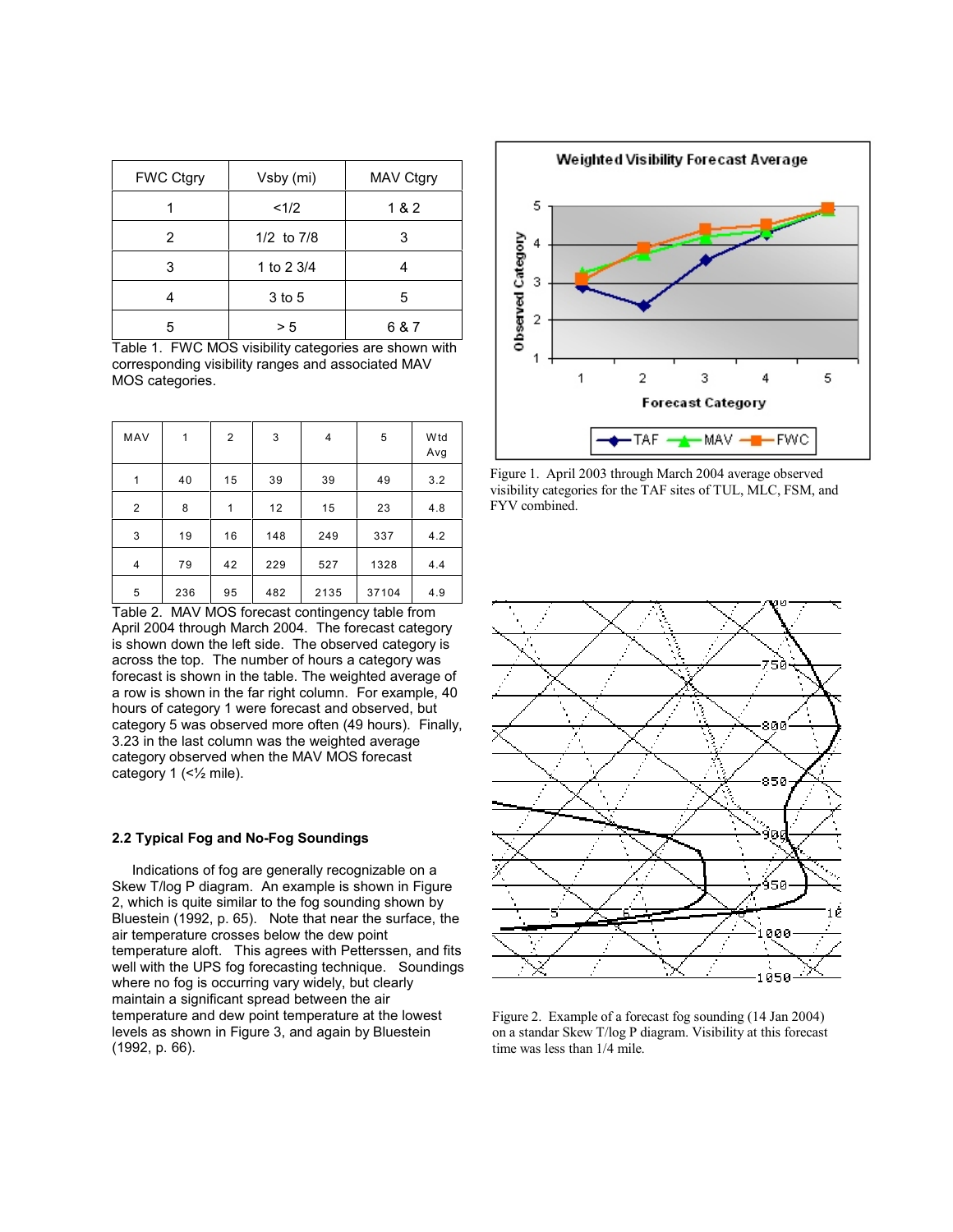

Figure 3. Example of a "no-fog" sounding at 12 UTC. Note the dew point temperature decreases with height.



Figure 4. 13 Jan 2004, 12 UTC Eta run cycle forecast sounding, valid at 03Z, 14 Jan 2004, for TUL. Visibility at the time was 4 miles.

#### **3. Eta Model Soundings**

 The Eta model is run at a higher resolution (32km for the operational Eta) than the GFS (0.5 x 0.5 degree latitude/longitude) from which the MAV MOS guidance is generated. For that reason, it seemed reasonable to expect better performance at individual TAF sites. The Eta forecast soundings are also available for each forecast hour and provide very detailed vertical resolution in the lowest levels. All this makes it possible for meteorologists to sample data very near the ground to see when and if a crossover temperature has been reached. Eta model forecast soundings have been observed to show the typical fog characteristics on many occasions, with an example shown below. However, the forecast soundings have also missed a number of events, also shown below.

#### **3.1 Accurate Eta Forecast for Fog**

 A series of Eta model forecast soundings are shown in Figures 4 through 7 in which dense fog occurred at TUL in January 2004. The progression from 03 UTC through 12 UTC shows the surface temperature gradually cooling to less than the dew point temperature aloft. By 06 UTC, TUL was reporting a visibility of 0.25 mile, with a forecast to exceed the crossover temperature of 1ºF from the previous 12 UTC run cycle and 0ºF from the 18 UTC run cycle. By 12 UTC, visibility was 0.13 mile, with the surface air temperature forecast 9ºF cooler than the crossover temperature (the highest dew point temperature forecast aloft).



Figure 5. 13 Jan 2004, 12 UTC Eta forecast sounding, valid 06 UTC, 14 Jan 2004, for TUL . Visibility 0.25 miles.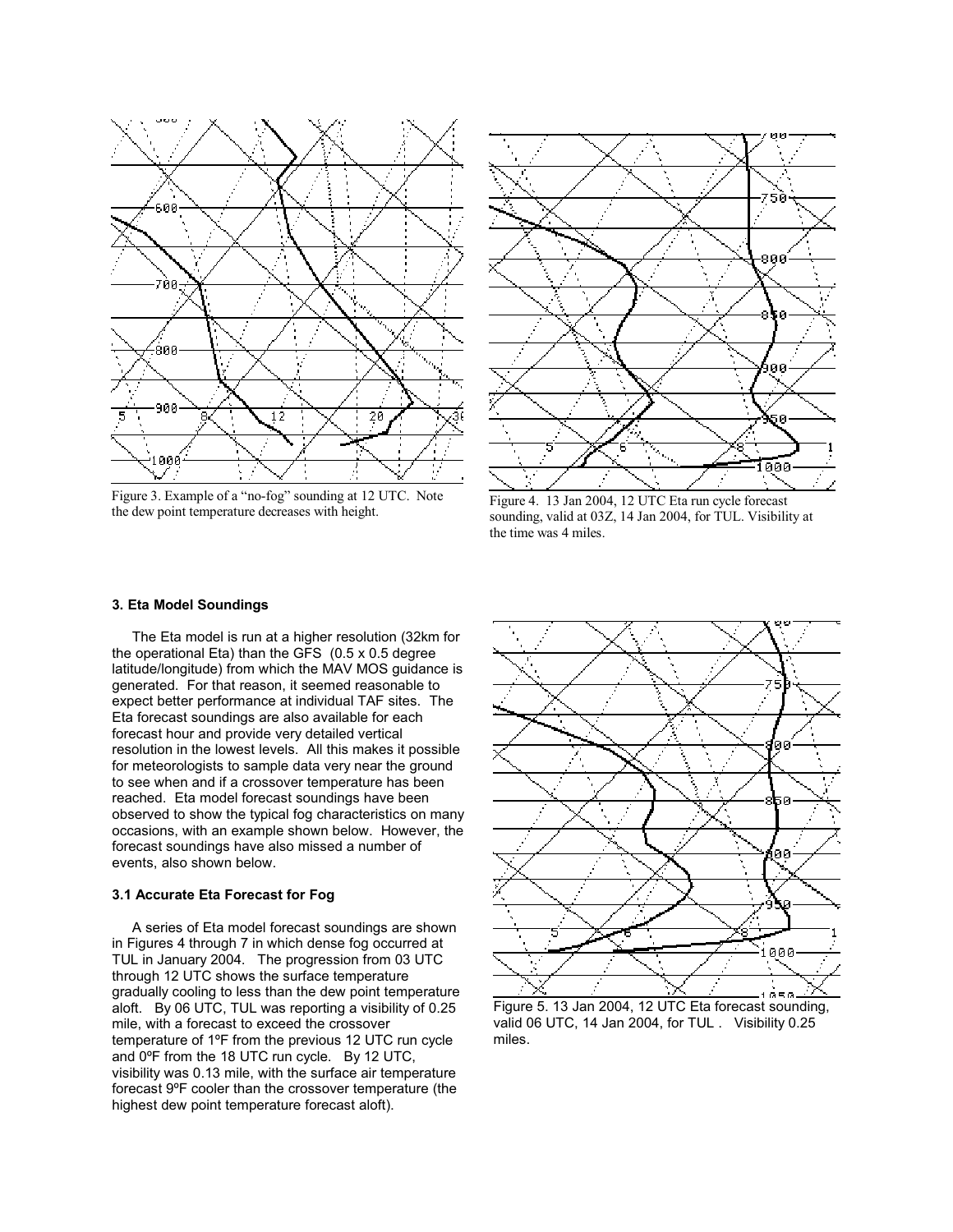

Figure 6. 13 Jan 2004, 12 UTC Eta forecast sounding, valid 09 UTC, 14 Jan 2004, for TUL. Visibility at the time was 0.13 miles.



Figure 7. 13 January 2004, 12 UTC Eta forecast sounding, valid 12 UTC, 14 January 2004, for TUL. Visibility at the time was 0.13 mile.

### **3.2 Eta Forecasts for a Missed Event**

 The following series of Eta forecasts are for a fog event at FYV (Fayetteville, AR, in northwest Arkansas). At 03 UTC, visibility at FYV had just lowered to 6 miles. By 06 UTC, visibility dropped to 0.25 miles and remained there through 12 UTC (7 am Local Daylight Time). The Eta forecast soundings from both the 12 UTC and 18 UTC run cycles never indicated that surface temperature would drop below the crossover temperature (maximum dew point temperature aloft). The series of forecast soundings from the 18 UTC Eta run are shown in Figures 8 through 11.



Figure 8. 30 July 2004, 18 UTC Eta run cycle sounding forecast, valid at 03 UTC, 31 July 2004, for FYV. Visibility at the time was 6 miles.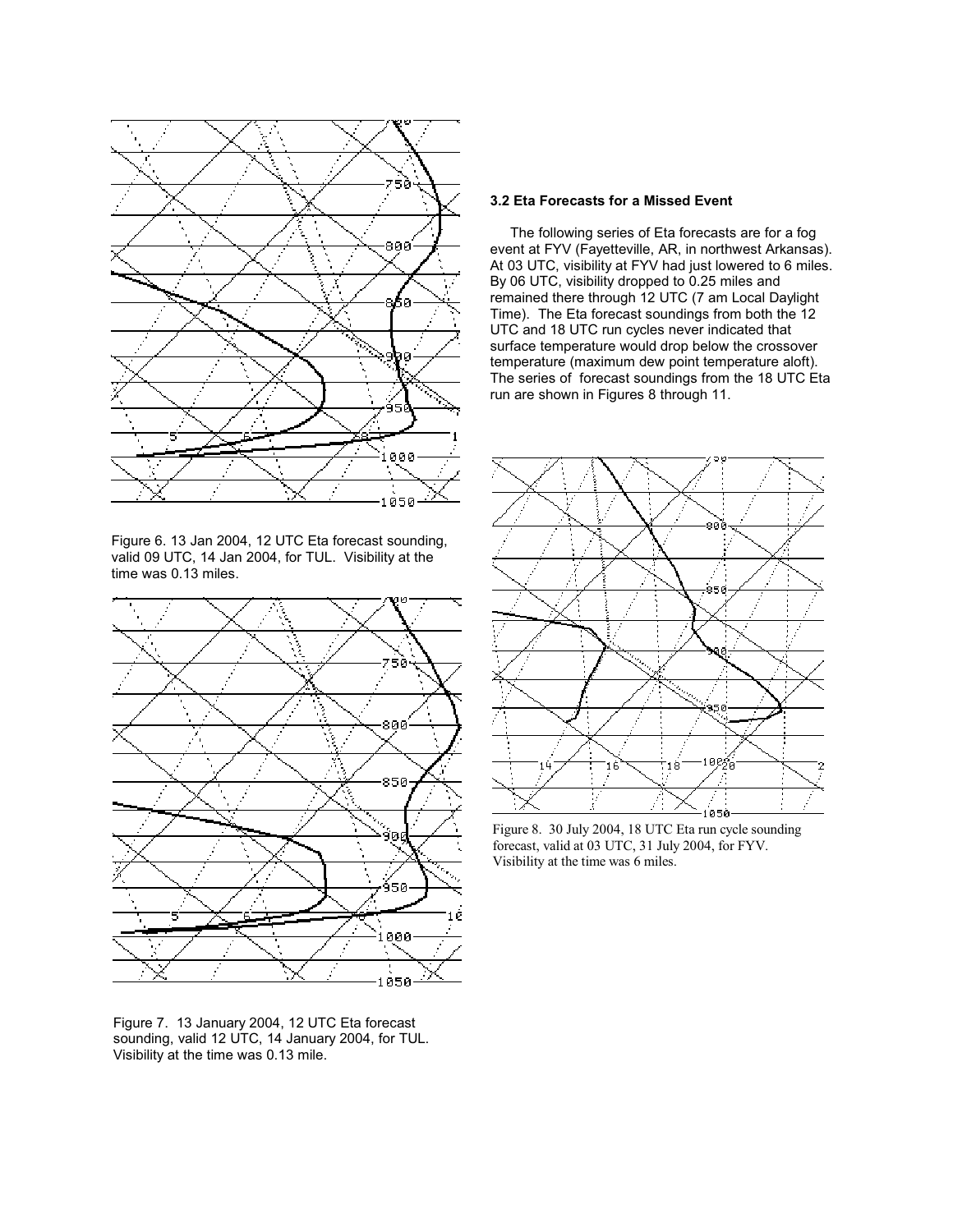

Figure 9. 30 July 2004, 18 UTC Eta forecast sounding, valid at 06 UTC, 31 July 2004, for FYV. Visibility at the time was 0.25 miles.



Figure 11. 30 July 2004, 18 UTC Eta forecast sounding, valid at 12 UTC 31 July 2004, for FYV. Visibility at the time was 0.25 miles.



Figure 10. 30 July 2004, 18 UTC Eta forecast sounding, valid at 09 UTC, 31 July 2004, for FYV. Visibility at the time was 0.25 miles.

# **4. DATA and PROCEDURES**

 Data were gathered for eight random fog events in the Tulsa forecast area. Of these events, one occurred in the winter, one in the spring, four were in the summer, and two were in the fall. Few or no clouds were present during the events and wind speeds were light or calm. Hourly forecasts and observations were collected at three-hour intervals (03, 06, 09, 12, 15 UTC) to match the seven MAV MOS guidance categories shown in Table 3.

| <b>MAV Category</b> | Visibility (mi) |
|---------------------|-----------------|
| 1                   | ≤1/4            |
| 2                   | 1/4 to $1/2$    |
| 3                   | $1/2$ to $7/8$  |
| 4                   | 1 to 2 3/4      |
| 5                   | 3 to 5          |
| 6                   | 6               |
|                     | > 6             |

Table 3. MAV MOS categories and corresponding visibility ranges.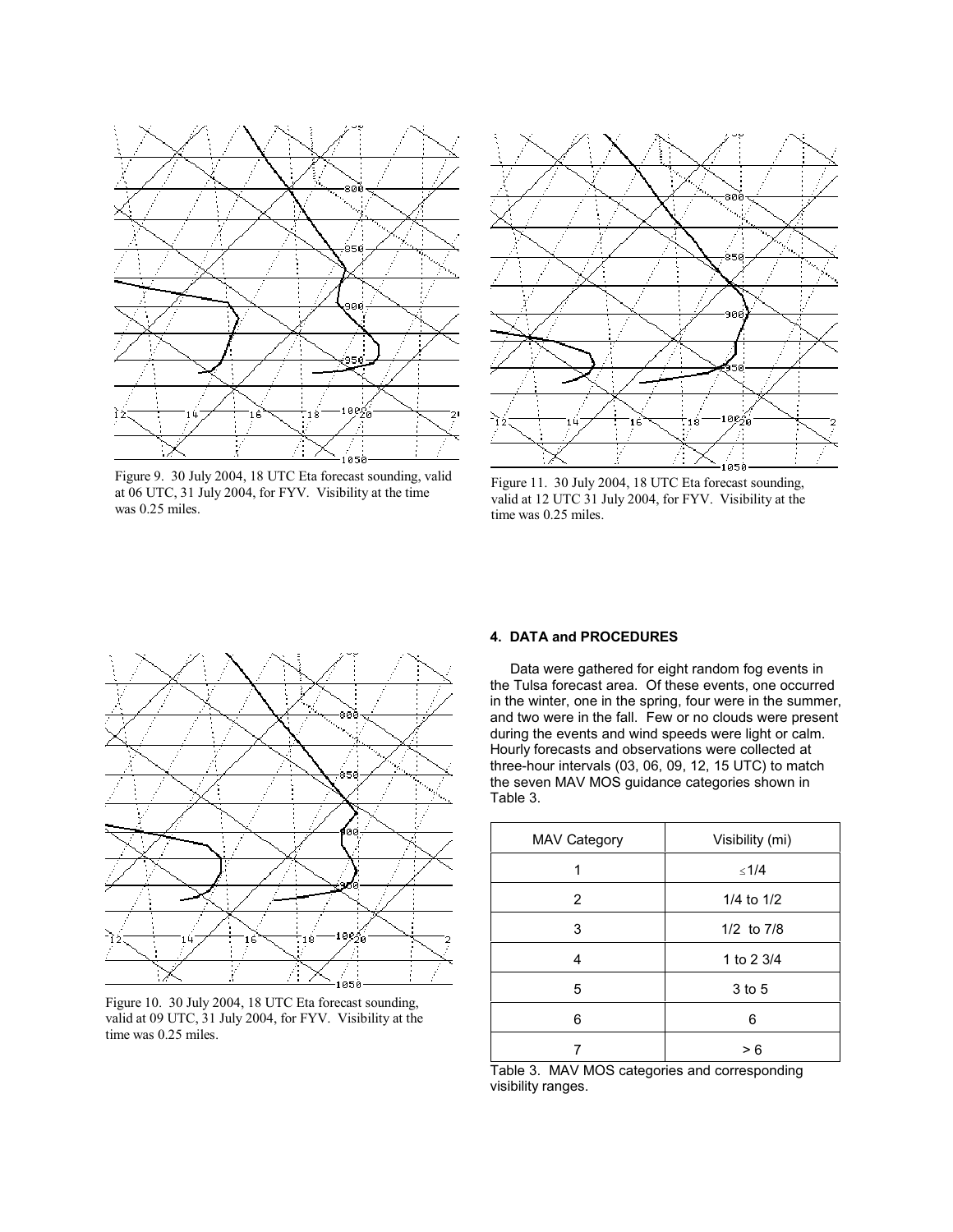Corresponding categories were obtained from the Eta model soundings, based on the UPS fog forecasting technique for crossover temperatures alone. According to the authors, a forecaster can expect visibilities of about 3 to 5 miles with a crossover temperature of 0 F (surface temperature equivalent to dew point temperature aloft). Where the surface air temperature is equal to or greater than 3 F, the expected visibility is less than ¼ mile. From these criteria, interpolation was used to create the Eta model fog conversions shown in Table 4.

| Eta Vsby Ctgry | Visibility (mi) | Tsfc - Td aloft                       |
|----------------|-----------------|---------------------------------------|
| 1              | < 1/4           | $\langle -4^\circ \mathsf{F} \rangle$ |
| 2              | 1/4 to $1/2$    | -3 F                                  |
| 3              | 1/2 to 7/8      | $-2^\circ$ F                          |
| 4              | 1 to 2 3/4      | $-1^\circ$ F                          |
| 5              | 3 to 5          | $\pm 0^{\circ}$ F                     |
| 6              | 6               | $1^\circ$ F                           |
|                | >7              | $2^{\circ}$ F                         |

Table 4. Eta model visibility forecast categories, based on crossover temperature (Tsfc – Td aloft).

 Four TAF sites were used in the study: TUL, MLC, FSM, FYV. Each site supplied five data points per event, corresponding to the data collection times listed above, for the upcoming night. First, the surface temperature was obtained (Tsfc). Then, the forecast sounding was searched in the vertical to find the highest dew point temperature aloft (Td aloft) up to 900 mb. The difference in those temperatures (Tsfc – Td aloft) was used to assign the category for the expected density of the fog at that time, using Table 4.

 Sites and events were selected only if there was fog on that night, so not all sites were used for each event. In total, there were 125 data samples collected from both the Eta model and the MAV MOS off the 12UTC forecast cycle, and 125 data samples collected off the 18UTC forecast cycle. This provided 250 sets of data for comparing the MAV MOS and Eta forecast soundings.

### **5. RESULTS**

 Results of the study were disappointing. It was expected that the Eta model forecast soundings would be an excellent indicator of fog. Figure 3 shows the biases, average category errors and standard deviations for the MAV and Eta model forecasts. In both forecast cycles, the MAV MOS showed lower average errors, lower biases and lower standard deviations.

 From the 12 UTC forecast cycle, the forecasts were valid for the upcoming night. Therefore, the first forecast time to be verified was 03 UTC, or 15 hours after the 12 UTC forecast cycle. Model runs from the 18 UTC forecast cycle became valid 9 hours into the forecast. It is interesting to note that the MAV MOS mean average category error (MAE) improved slightly with the later forecast cycle. However, the 18 UTC Eta technique actually performed worse than the earlier run.

 As indicated in the table at the bottom of Figure 3, the 12 UTC MAV bias was 1.30, compared to 1.52 for the 12 UTC Eta technique. This would indicate that the MAV MOS either had fewer missed events, or was closer to the correct category. For that same run cycle, the MAV MOS also had a slightly lower MAE (by category). The lower standard deviation in the MAV MOS implies fewer large misses. The 18 UTC forecast cycle was very similar to the 12 UTC forecast cycle, with only minor differences in the specific values.

| Forecast<br>Cycle    | Bias | Abs<br>Error/MAE | Standard<br>Deviation |
|----------------------|------|------------------|-----------------------|
| 12 UTC<br><b>MAV</b> | 1.30 | 1.53             | 1.74                  |
| 12 UTC<br>Eta        | 1.52 | 1.57             | 1.84                  |
| 18 UTC<br><b>MAV</b> | 1.36 | 1.49             | 1.75                  |
| 18 UTC<br>Eta        | 1.54 | 1.70             | 1.83                  |

Table 5. Verification statistics for the 12UTC and 18UTC forecast cycles, for eight random fog events for the upcoming night. Bias, mean absolute category error and standard deviation are included. Forecasts were valid for the upcoming night.

### **6. CONCLUSIONS**

 Clearly, the application of crossover temperature categories to the Eta forecast soundings did not provide improved forecast skill over the MAV MOS. The average MAV bias was lower, the average absolute category error from the MAV was lower and the standard deviation of the error was lower. However, it was observed that when both the Eta BUFR and MAV MOS agreed there would be fog, the fog generally did occurr. However, on several occasions both the MAV MOS and the Eta sounding technique failed to recognize fog events and timing, particularly in the summer.

 It is not clear why the Eta soundings did not outperform the MAV MOS. Perhaps the model initial conditions were incorrect. Perhaps the model does not have the necessary grid resolution to be used at TAF sites. It may also be that the physics of fog development are still too compex for the Eta model to resolve.